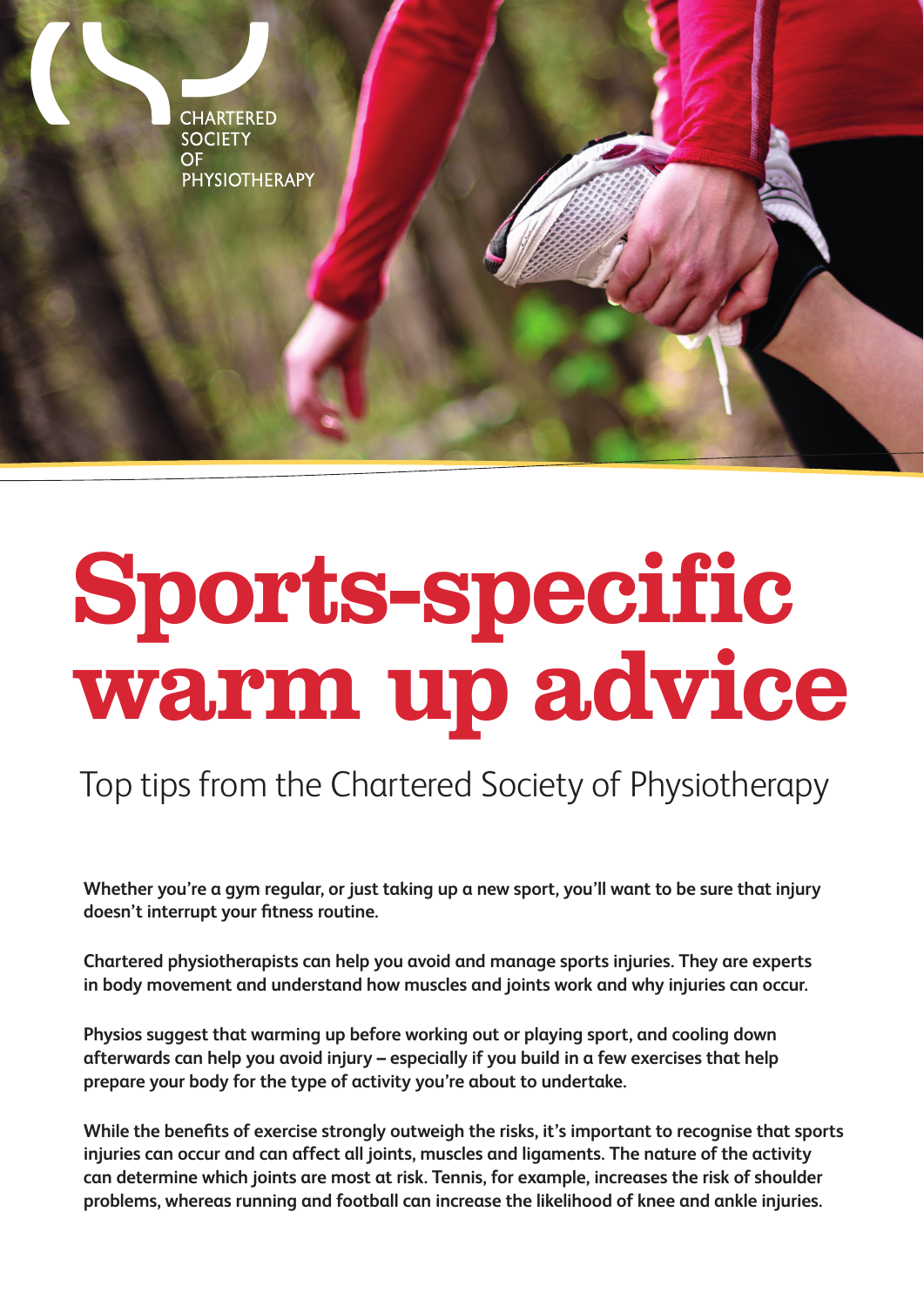

#### **General warm up:**

By warming up before exercise you increase blood flow to muscles and other soft tissues gradually, which is an important factor in avoiding damage to ligaments, muscles, joints and tendons. A general warm up should include five to ten minutes of light cardiovascular activity, such as fast walking or slow jogging, to increase your heart rate gradually, promote blood flow to your muscles and supply them with more oxygen.

#### **Sports-specific warm up:**

To properly prepare your muscles and increase your mobility, physiotherapists suggest any warm up routine should include time spent on performing the exercise you're about to undertake at a slow pace.

Typical examples include a slow jog for running, a gentle cycle for a spin class or a slow swim before building up speed in the pool.

Follow this with some sports-specific movements relevant to the activity you're about to perform. Try service motions for tennis, catching practice for cricket or side stepping for football

#### **Top physio tips for a sports-specific warm up:**

Basic physiotherapy advice on the principles of effectively warming up for some of the most popular forms of exercise is outlined below.

For more detailed information on these tips and how to prepare properly for exercise, seek the advice of a chartered physiotherapist in your area *www.physio2u.co.uk* 

#### **Tennis**

Shoulder, hip and knee injuries are common amongst tennis players. Mimic the movements of tennis, including high-steps, arm circles, serves and raquet swings in a controlled manner. Also try...

**Lunge walk** – Move forwards with your legs in a long, exaggerated stride pattern. Keep your upper body straight but move your arms in time with your legs.

**Buttock kicks** – At slow jogging pace, bring your heels up to meet your bottom.

**Jumping high and from side to side.**

**Rotating your torso from side to side.**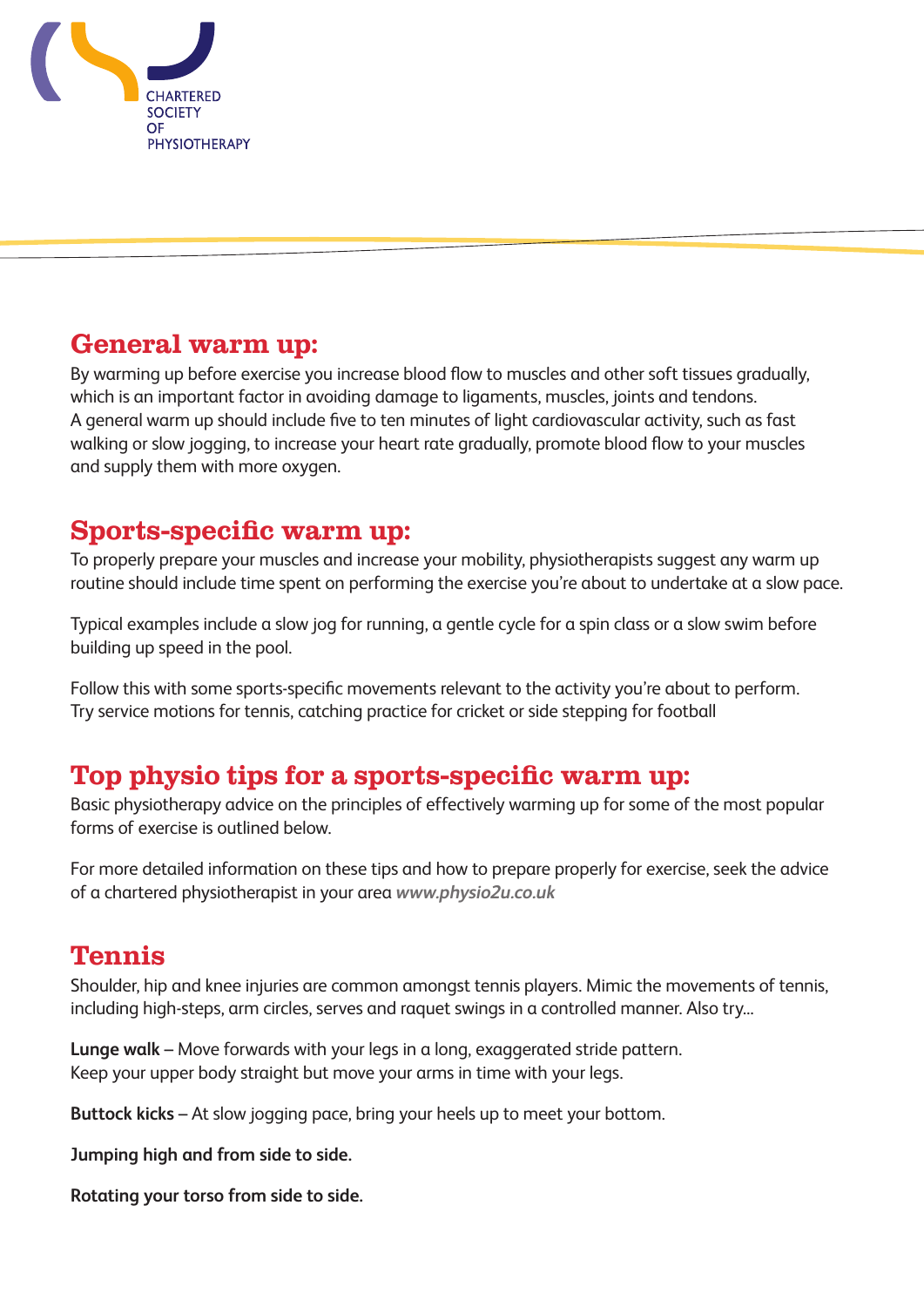

#### **Football**

Knees and ankle injuries are common amongst footballers. In addition to your cardiovascular warm up, aim to build the following moves into your preparation...

**Lunge walk** – Move forwards with your legs in a long, exaggerated stride pattern. Keep your upper body straight but move your arms in time with your legs.

**Side stepping / sideways running** – This movement will help to stretch the hips and inner thighs.

**Running backwards** – Carefully running backwards can help prepare the quad and calf muscles before you begin to play.

**Buttock kicks** – At slow jogging pace, bring your heels up to meet your bottom.

**Chest hugs** – Bring your knees up and hug them towards your chest

#### **Running/Jogging:**

Knee, ankle and foot injuries are common amongst runners. In addition to your cardiovascular warm up, try the following...

**Lunge walk** – Move forwards with your legs in a long, exaggerated stride pattern. Keep your upper body straight but move your arms in time with your legs.

**Buttock kicks** – At slow jogging pace, bring your heels up to meet your bottom.

**Controlled leg swings** – Standing on your left leg swing your right leg backwards and forwards in a controlled manner. Swap legs.

**Fast feet** – Stand with your feet together, and then lift them quickly off the floor one after the other as if running over hot coals.

### **Cycling**

Knee and lower back problems are common amongst cyclists. Before you get on your bike, jog on the spot, jump from side to side, lunge forwards and back and then try the following move while lying on the floor...